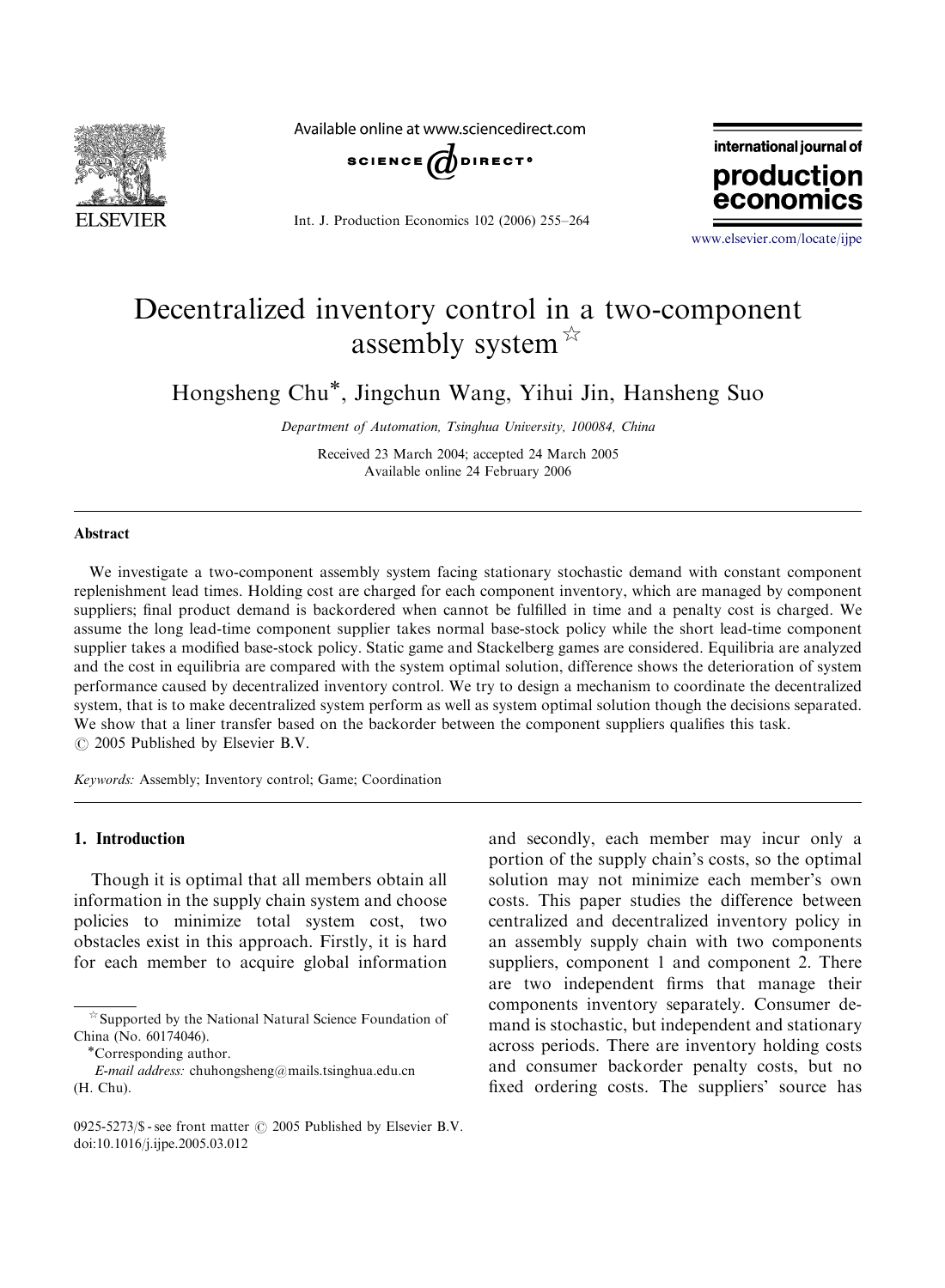infinite capacity, and there is a constant transportation time to replenish from outsources to inventory. Optimal policy of the system is described as a normal base-stock policy for one supplier and a modified base-stock policy for another, which needs global-inventory-level information.

We consider the static game between two suppliers and Stackelberg games lead by one of the suppliers. Assume they both take the policy structure of optimal policy. Under the given policy structure their policies are both specified by a single parameter (base-stock level). The two firms simultaneously choose their base-stock level in static game. This base-stock level cannot be modified once it is announced. Suppliers pay their own holding costs for their own component inventory and consumer backorder penalty for final product demand. In Stackelberg games, we assume that one of the suppliers dominates the system and chooses its strategy first, anticipating the reaction of the other.

We show that in static game, a unique Nash equilibrium exists and deviates from the optimal. In Stackelberg game led by long lead-time supplier, we find the result is the same as in static game. But in short lead-time led Stackelberg game, this is not the case. Modifying suppliers' cost structure can prompt them to choose a different strategy. Good contracts make them take optimal policy at equilibrium. We find a linear contract specifying transfer payments based on suppliers' inventory level and backorders can meet this objective.

The next section reviews the related literature, and Section 3 formulates the model. Section 4 describes the system optimal solution, and Section 5 analyzes the two games. Section 6 describes contracts that make the system optimal solution a Nash equilibrium. Section 7 discusses the numerical study.

### 2. Literature review

The literature on channel coordination mostly focuses on newsvendor models. Researchers designed different mechanisms (contracts) to coordinate newsvendor retailers and supplier. Among the many contracts, buy back contract [\(Emmons and](#page--1-0) [Gilbert, 1998\)](#page--1-0), revenue-sharing contract ([Cachon](#page--1-0) [and Lariviere, 2005; Ilaria and Pierpaolo, 2004\)](#page--1-0), sales rebate contract [\(Taylor, 2002](#page--1-0)) and quantity flexible contract (Tsay, 1999) are widely researched. At the same time, most of the literature on supply chain inventory management assumes centralized policies to optimize total supply chain performance. [Lee and Whang \(1999\),](#page--1-0) [Porteus](#page--1-0) [\(2000\)](#page--1-0), [Chen \(1999\),](#page--1-0) [Cachon and Zipkin \(1999\),](#page--1-0) [Cachon \(1999\)](#page--1-0) considered decentralized decision case and coordination issues of simple supply chain inventory with a supplier and a retailer. In [Lee and Whang \(1999\)](#page--1-0), the firms use echelon stock policies and all backorder penalties are charged to the lowest stage, so the upper stage carries no inventory. They develop a nonlinear transfer payment contract that induces each firm to choose the system optimal base-stock policies. [Porteus \(2000\)](#page--1-0) studies a model similar to Lee and Whang's model, but he proposes a different coordination scheme, called responsibility tokens. [Chen \(1999\)](#page--1-0) uses an accounting inventory coordination approach. [Cachon \(2001\)](#page--1-0) considered one-supplier multi-retailer model using the theory of supermodular games. [Anders](#page--1-0)[son and Marklund \(2000\)](#page--1-0) and [Axsater \(2001\)](#page--1-0) gave different coordination approaches for a similar model in [Cachon \(2001\)](#page--1-0). [Chen et al. \(2001\)](#page--1-0) also used one supplier multi retailer model, considering stationary demand and lot size decision. [Axsater](#page--1-0) [\(2005\)](#page--1-0) considers (R Q) policy structure in decentralized two-echelon inventory control. [Per et al.](#page--1-0) [\(2002\)](#page--1-0) consider the application in telecom supply chain.

The earliest contribution for assembly system are from Schmit (1985) and [Rosling \(1989\).](#page--1-0) They give the optimal policy structure of the constant lead-time assembly system. These approaches are well summarized at [Zipkin \(2000\).](#page--1-0) Song (1998) and workers following that work deal with more complicated and practical cases including uncapacited and capacited random supply and multi-products demand (see a survey by [Song](#page--1-0) [and Zipkin \(2003\)](#page--1-0) and references therein). All these deal with performance evaluation and centralized policy optimization.